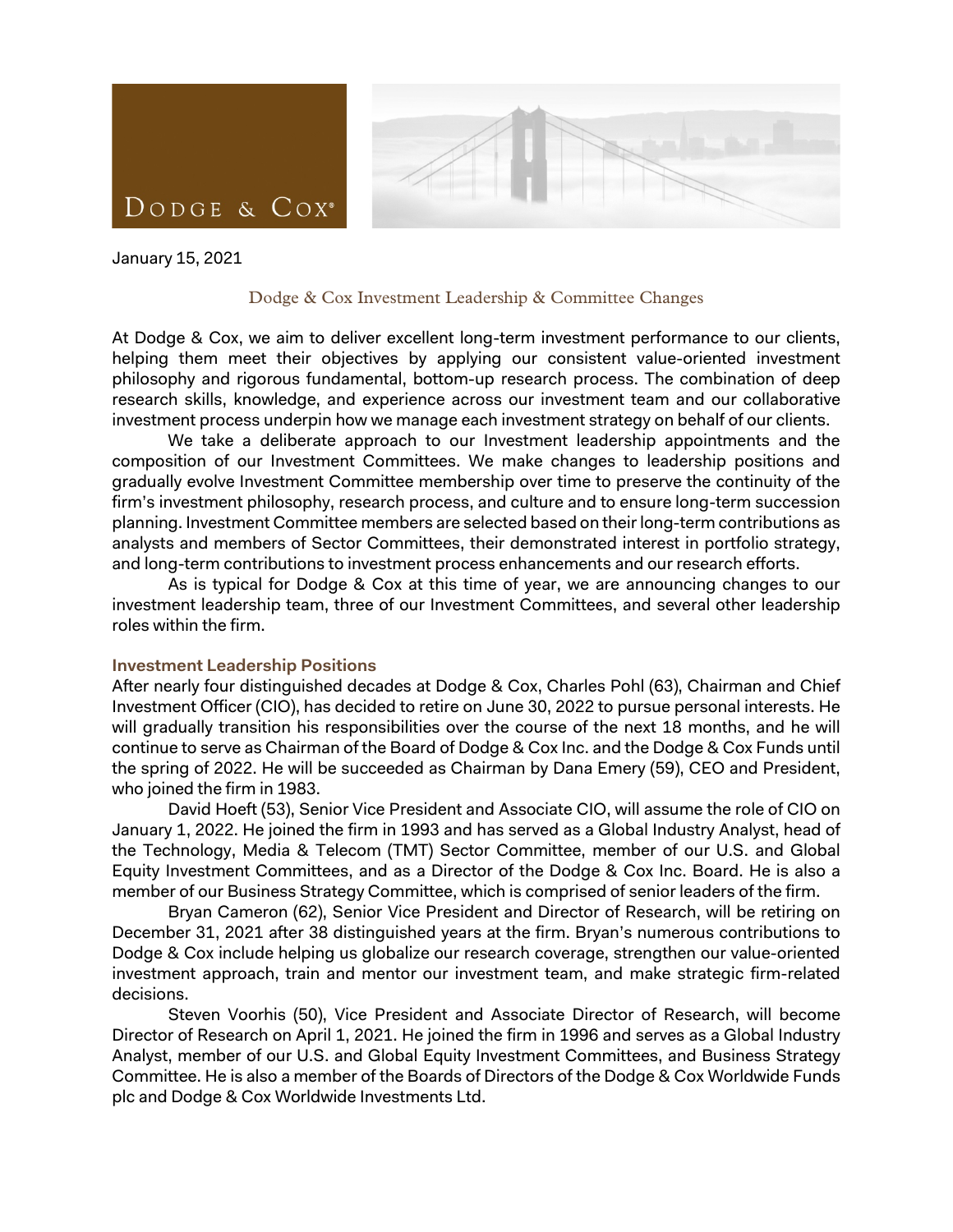The Dodge & Cox Inc. Board of Directors continues to be comprised of Charles Pohl, Dana Emery, Diana Strandberg (61), Senior Vice President and Director of International Equity, Thomas Dugan (55), Senior Vice President and Director of Fixed Income, David Hoeft, and Roger Kuo (49), Senior Vice President, Global Industry Analyst, and Investment Committee member.

## **Investment Committees**

## **U.S. Equity Investment Committee**

Karim Fakhry (43), who joined Dodge & Cox in 2005 and serves as a Global Industry Analyst covering Biotech & Pharma and Appliances and head of the Health Care and Consumer Sector Committee, will join the U.S. Equity Investment Committee on January 15, 2021. Bryan Cameron will leave the Committee upon his retirement on December 31, 2021. Charles Pohl will leave the Committee upon his retirement on June 30, 2022.

The other six Committee members—Philippe Barret, Benjamin Garosi, David Hoeft, Karol Marcin, Kathleen McCarthy, and Steven Voorhis—will continue in their roles. As of January 15, 2021, the average tenure of the Committee's members is 22 years at Dodge & Cox.

# **International Equity Investment Committee**

Paritosh Somani (41), who joined Dodge & Cox in 2007 and serves as a Global Industry Analyst covering IT Hardware & Services and Mining and head of the TMT Sector Committee, will join the International Equity Investment Committee on January 15, 2021. Charles Pohl will leave the Committee on May 1, 2021.

The other six Committee members—Englebert Bangayan, Mario DiPrisco, Keiko Horkan, Roger Kuo, Raymond Mertens, and Diana Strandberg—will continue in their roles. As of January 15, 2021, the average tenure of the Committee's members is 23 years at Dodge & Cox.

## **Global Equity Investment Committee**

Raymond Mertens (48), who joined Dodge & Cox in 2003 and serves as a Global Industry Analyst covering Health Care Services and Consumer and a member of the International Equity Investment Committee, will rejoin the Global Equity Investment Committee on May 1, 2021. Charles Pohl will leave the Committee at that time.

The other six committee members—Lily Beischer, David Hoeft, Roger Kuo, Karol Marcin, Diana Strandberg, and Steven Voorhis—will continue in their roles. As of January 15, 2021, the average tenure of the Committee's members is 26 years at Dodge & Cox.

#### **Other Firm Related Announcements**

Joe Kardek (60), who helped us build and strengthen our technology organization over the last 15 years, plans to retire over the course of the next year. Monica Khurana (49), who joined Dodge & Cox in 2017 as Associate Chief Technology Officer, was promoted to Chief Technology Officer to succeed him.

Lucy Johns (46), Vice President, Associate Director of Fixed Income, and member of the U.S. and Global Fixed Income Investment Committees, was named to the firm's Business Strategy Committee.

Lynn Poole (60), Vice President and Director of the Private Client Group, will be retiring on December 31, 2021 after 33 distinguished years of service at the firm. Eric Warner (58), who joined Dodge & Cox in 2005, succeeds her as Director of the Private Client Group, after having served as co-Director for the past year.

In addition, Hallie Marshall (41) and Katie Fast (47) have been promoted to Director of Equity and Fixed Income Client Service, respectively, in recognition of their leadership and contributions to the firm. They will continue to partner closely with Steve Gorski (50), Director of Client Service, to advance our overall client service strategy.